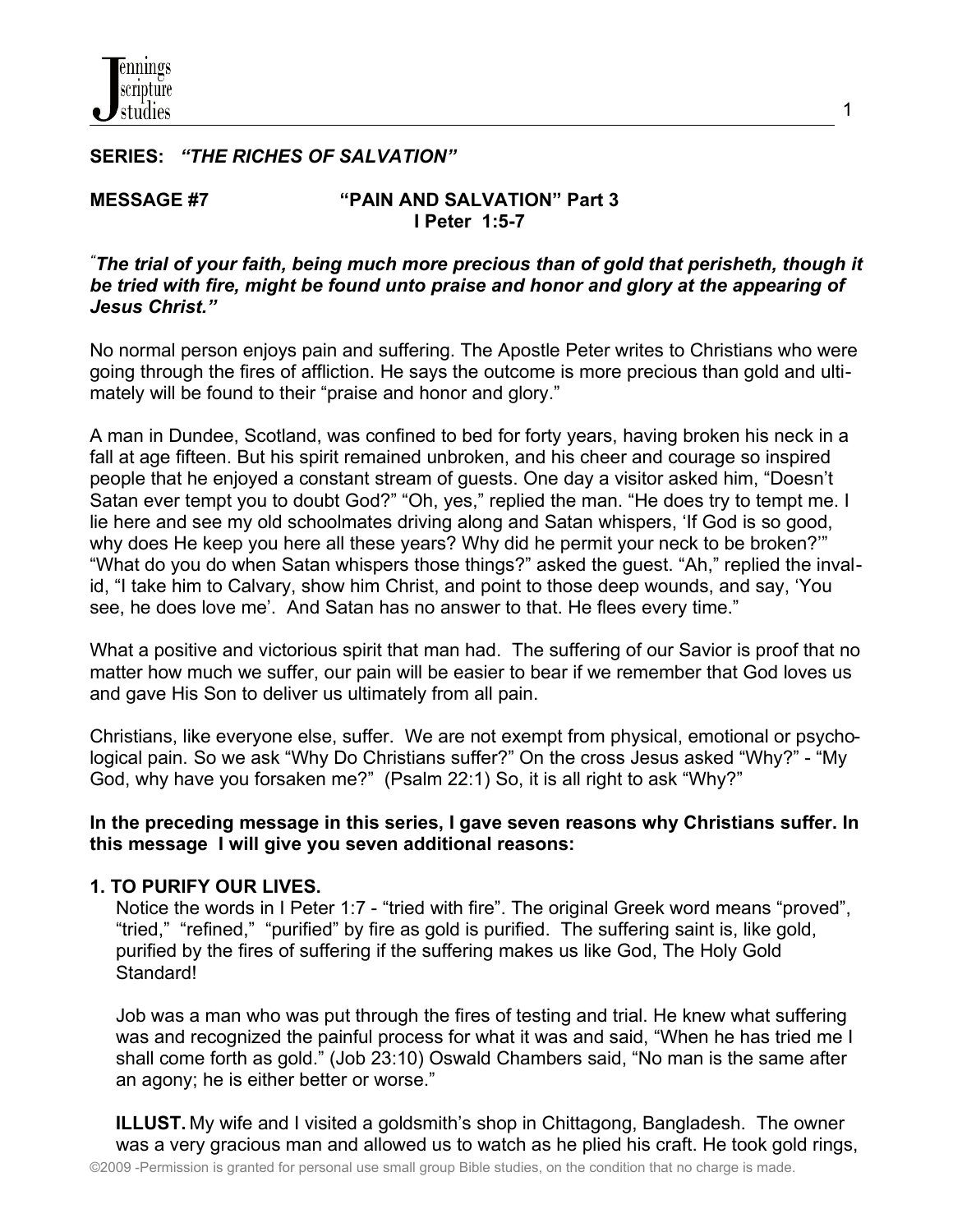various gold ornaments and gold figurines that he had accumulated and after cutting them into small pieces dropped them into a pot of liquid gold that was already boiling and bubbling. The top of the liquid was almost black in color. Frequently he would skim off that dark liquid and dump it onto the refuse heap. This was the purifying process.

 Slowly the liquid became more and more yellow as he dipped off the impurities. Finally, he was satisfied when looking into the shinny metal he could see his face reflected as in a mirror. Then he put the pot into water and after cooling it a bit, he dumped out the metal into a heap. After more cooling, he picked it up and handed it to my wife and then to me. At that time gold was \$800.00 per ounce. He said we were holding approximately 20 ounces of pure gold in our hands!

 We did not take any gold with us from that goldsmith's shop that day, but we took a valuable mental picture with us of what the Lord wants to accomplish when He permits us to go through the refiner's fire. He wants to see His image reflected in us.

## **2. TO FORTIFY OUR ENDURANCE.**

 Is there any gain in pain? The short answer is "Yes!" Hardship and suffering can weave into our character tenacity, determination and endurance that we would not otherwise have.

 **ILLUST.** Vance Havner, evangelist and author, now with the Lord wrote: "Some of the greatest sermons are not preached in a pulpit but in sickrooms in humble homes; in hospital rooms and mortuaries by hurting, humble souls who have learned to depend upon God during affliction, sickness, loss and heartache. In drawing near to God in such times they absorbed, through divine grace, fortified character that can only be described as *grit with a grin!"*

 "Grit with a grin!" I like that. Are you ready for what James writes on this subject? Here it is: "Consider it pure joy, my brothers, whenever you face trials of many kinds, because you know that the testing of your faith develops perseverance. Perseverance must finish its work so that you may be mature and complete, not lacking anything." (James 1:2-3)

 Did you ever respond to any form of suffering by saying, "Oh, this is wonderful! I'm so happy that I have this problem?" Well, neither have I. But James says, "Consider it pure joy." I must admit that I have to work on responding like that when trials come. But we must not miss the point that James makes and that is that there is a good outcome from what we suffer "if", and I emphasize the word "if", we realize an increase in our perseverance level.

 Paul wrote to the young pastor, Timothy, and said, "endure hardship as a good soldier of Jesus Christ." (2 Tim 2:3) I was in the U.S. Naval Aviation branch of the military during the Korean War. We were introduced to the military service by three months of rigorous and painful training. Why? To develop in us discipline, perseverance and endurance. We Christians are in God's Basic Training Program and He wants His troops to develop endurance and become good soldiers of Jesus Christ.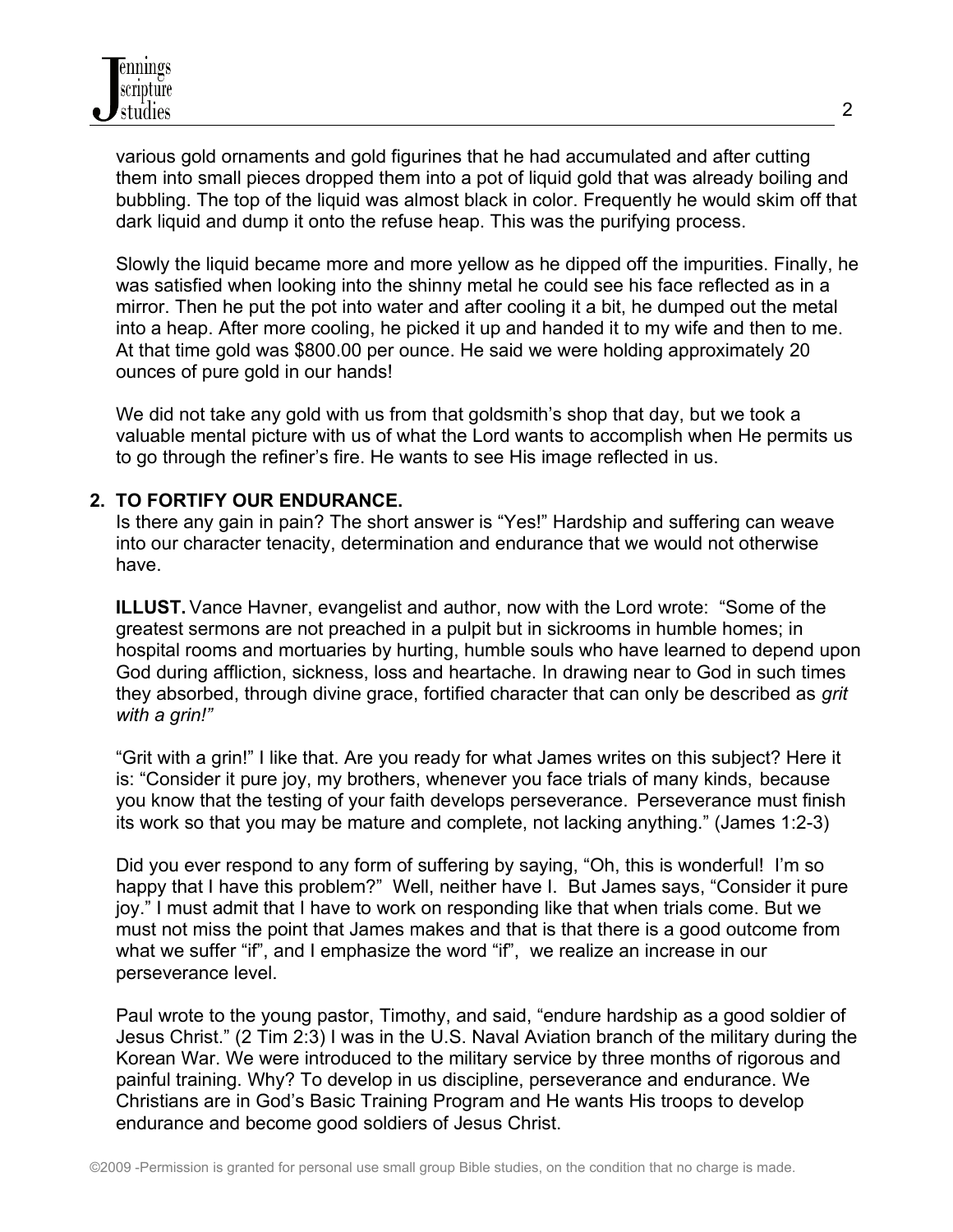**ILLUST.** Helen Keller was deaf, mute and blind. She wrote: "Character cannot be developed in ease and quiet. Only through experience of trial and suffering can the soul be strengthened, vision cleared, ambition inspired, and success achieved."

 Endurance results from persevering though hardships. Suffering activates determination, creates spiritual stamina, motivates to courage and stimulates boldness. **ILLUST.** On the porch of an old dilapidated and abandoned Kansas farm house, hanging from a rusty nail, was a hand-written sign that said much about the farmer who had lived there before he died. The sign said, "I have lived here for more than 75 years. I've been burned out by drought, drowned out by floods, frozen out by cold, eaten out by jack rabbits, blowed out by wind, closed out by the bank and I ain't a leav'en here 'till they carry me out feet first!" Which they eventually did. He had endured to the end.

 Pain can result in gain! We can turn stumbling blocks into stepping stones! Character can be forged by fiery trials and molded by maladies. Paul said, "When I am weak then I am strong." (II Cor. 12:10)

## **3. TO NOTIFY US OF PROBLEMS.**

 Are there any good outcomes from bad experiences? Yes! There is such a thing as "good pain." Physiologically, pain is an alarm; pain is an alert; pain notifies us that there is an injury or malfunction in our body!

 **ILLUST.** There are people who cannot feel pain. I once met parents who had a child who felt no pain. They had to constantly watch for shoe blisters, scuffed knees, bitten tongue, burned fingers from touching hot things, frostbite in the winter, etc.

 Pain and/or suffering can be a blessing! The discomfort of pain lets us know that there is an ulcer eating a hole in our stomach; pain warns us that we missed the nail and hit our finger; pain lets us know that we stumped our toe; pain in the abdomen alerts us to the fact that our appendix is inflamed; angina is the alarm that our blood vessels in the heart are clogged; that pain in the heel tells us that we tore our Achilles tendon while jogging, etc. As much as we dislike pain, we have to admit that it often serves a good purpose. It warns us that something is wrong. The misery is the message that something needs attention.

 The same principle that is operative in our bodies also applies to our souls and spirits. When we experience pangs of conscience, discomfort in our spirits and/or distress of soul, those are signals, alarms, and alerts that something is wrong in our lives or that we are being exposed to dangerous and/or evil stimuli..

 Scriptures speak of an anguished, bitter, wounded, downcast, fainting and grieving soul. Also, concerning the spirit, reference is made to a sad, troubled, overwhelmed, broken and anguished spirit. These conditions are indicative of inward pain that needs to be addressed in order to regain and maintain spiritual health.

Why do Christians have trials, tribulations and troubles? Reason #4 is: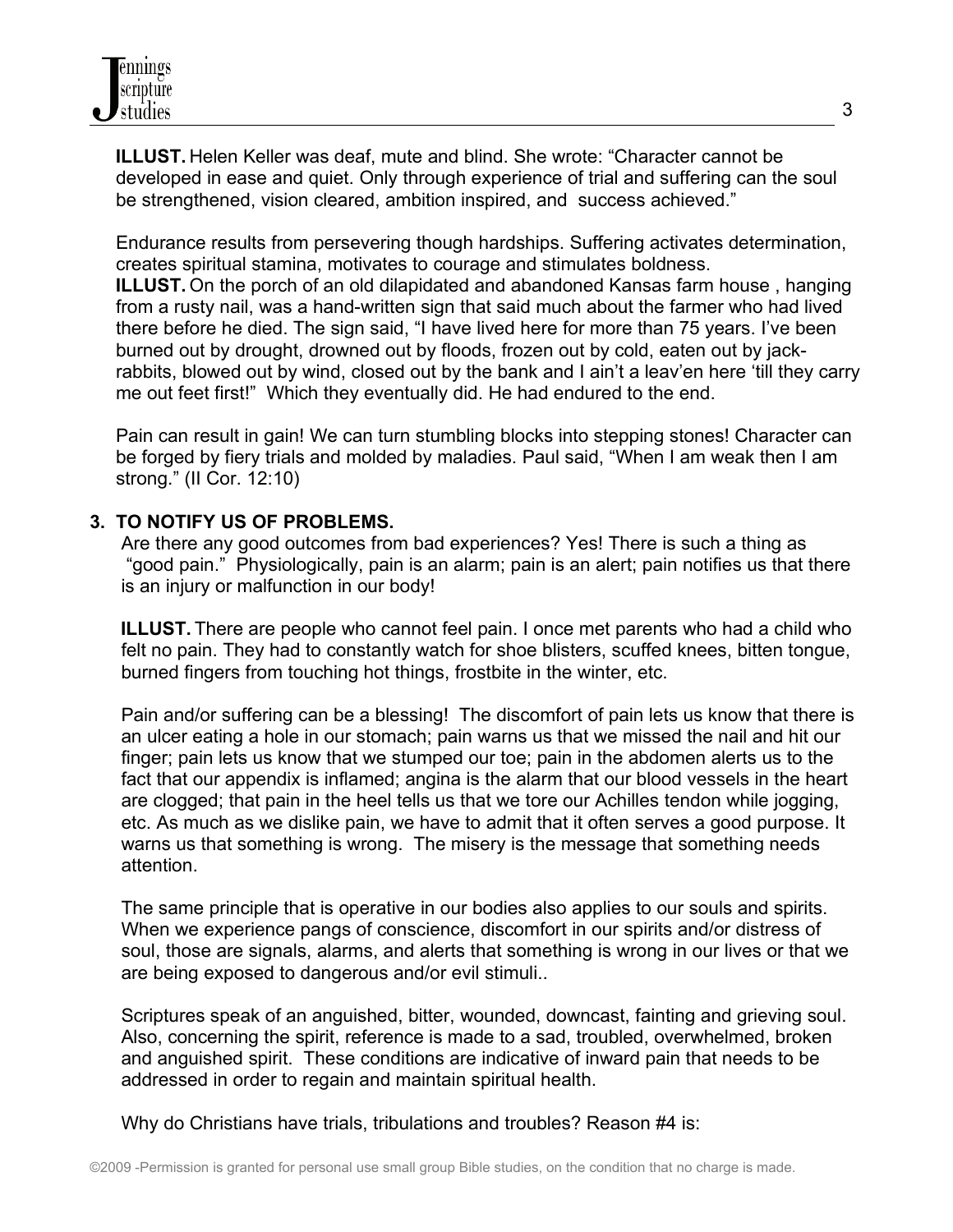## **4. TO RECTIFY OUR CONDUCT.**

 Some of the difficulties that we experience are symptomatic – that is, they are indicators that some area of our lives need rectifying. "Rectify" means: "to correct, to remedy, to make right what is wrong; to bring into a state of agreement or accord."

 There is a correcting aspect to some suffering – mind you, not all suffering. In Peter's First Epistle he qualifies suffering, using the phrase, "if need be." (I Peter 1:6) And, only God knows "if need be"! People look on the exterior of our lives; God sees both the exterior and the interior and He, the Divine Doctor, alone knows if there is some area that needs to be corrected. We are prone from time to time to get out of bounds, off the path of God's choosing for us, off the main-line of God's will for our lives.

 **ILLUST.** Train tracks have junctions called "switches" by which the train can be "switched" from one track to another. God is a good Train Conductor – He knows how and when to operate the switch in order to get us back on the right track and prevent a wrecked life!

 This rectifying process is called "chastening" in Hebrews chapter 12. This is a section of scripture that helps explain why God allows some suffering:

 "My son, do not despise the chastening of the LORD, nor be discouraged when you are rebuked by Him; for whom the LORD loves He chastens, and scourges every son whom He receives. If you endure chastening, God deals with you as with sons; for what son is there whom a father does not chasten? But if you are without chastening, of which all have become partakers, then you are illegitimate and not sons. Furthermore, we have had human fathers who corrected us, and we paid them respect. Shall we not much more readily be in subjection to the Father of spirits and live? For they indeed for a few days chastened us as seemed best to them, but He for our profit, that we may be partakers of His holiness. Now no chastening seems to be joyful for the present, but painful; nevertheless, afterward it yields the peaceable fruit of righteousness to those who have been trained by it." (vs.5-12)

 Without pain, trials, reversals, troubles and/or sufferings when we "get off the track", we would never learn the consequences of bad choices and would sin with impunity!

 **ILLUST**. King David had a backache! He had sinned and this is what he says: "My wounds fester and are loathsome because of my sinful folly. I am bowed down and brought very low; all day long I go about mourning. My back is filled with searing pain; there is no health in my body. I am feeble and utterly crushed; I groan in anguish of heart." (Psalm Ps 38:5-8)

What was the result? He said, "I confess my iniquity, I am troubled by my sin." (Ps 38:18) That was good pain! Pain that resulted in David going to the Great Physician for treat ment! He comments more on this experience as follows: "Before I was afflicted I went astray, but now I keep Your word." (Ps.119:6) So, suffering rectifies – that is, corrects, brings us back into agreement with God "if need be"!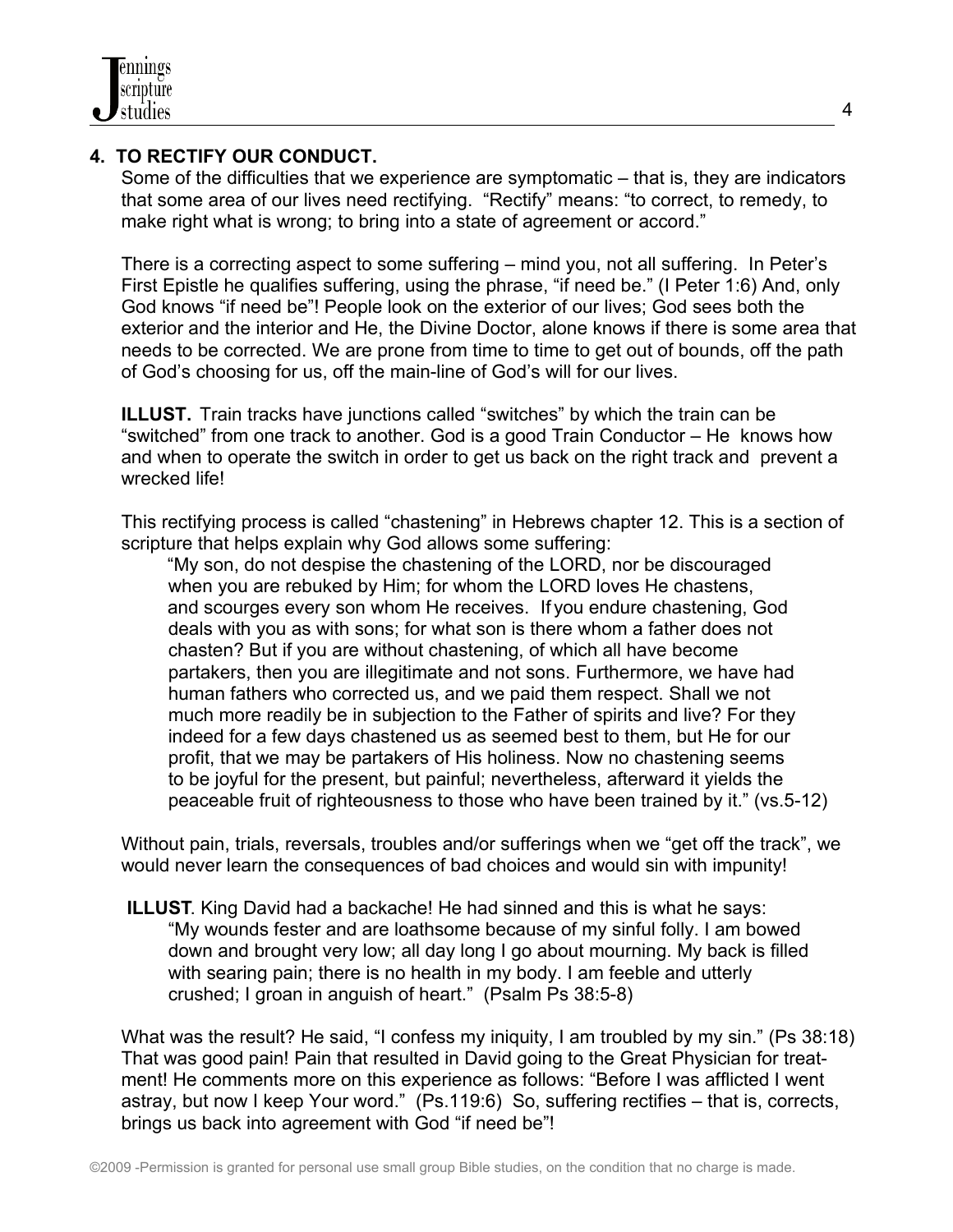**ILLUST**. D.L. Moody, founder of the Moody College in Chicago and after whom the Moody Church, located there is named, said that whenever his mother would chasten him, he would get as close to her as he could. That way, she couldn't get a healthy swing! He added, "if we will get close to our Heavenly Father, any chastening that we may experience will not hurt half as much."

# **5. TO MULTIPLY OUR FRUIT.**

 I live in vineyard country. Vineyards and vines abound and in the Fall of the year the air has a most inviting aroma. However, the vine does not exist to give off pleasant fumes but pleasing fruit.

 **ILLUST**. We moved to a house that had a grape vine that had been allowed to proliferate unabated. The previous owner had built an arbor which the vine covered. The arbor had a bench beneath it and was a lovely place to sit and shade. The first autumn season rolled around and one of the members of the congregation that I pastored, brought with him to church a basket of luscious looking grapes as a gift. I said, "Thank you, but I have a large grape vine and I will have plenty of grapes. You may want to give these grapes to someone who does not have a grape vine."

 He laughed and said, Pastor, I've looked at your vine and you do not have many grapes and what you have are more like peas than grapes!" I was slightly offended but took his gift of grapes. When I got home that Sunday, the first thing I did was inspect my grape vine. To my dismay, I had lovely leaves but no grapes. I asked him what the problem was and he said, "The vine needs pruning." He graciously volunteered to prune it which he did – drastically! He cut it back to within a few feet of where the vine came out of the ground. I gently fussed at him and he replied, "Pastor, you have got to decide whether you want foliage or fruit!" My grape arbor was ruined! But the next autumn I had a bountiful harvest of grapes. Pruning multiplies fruit literally and figuratively.

 Jesus said that He was the True Vine and that His followers were branches. (John 15) He wants more fruit than foliage. The question is: are we bearing branches or barren branches? He expects His branches to bear abundant fruit and if it does not He prunes them. He said, "every branch that bears fruit He prunes, that it may bear more fruit." (John 15:2) The pruning process is needful and painful. Here is one cliché that is true: "No pain, no gain!"

 **ILLUST**. A pastor in Bulgaria was arrested and imprisoned. His crime was preaching. He was sentenced to eight months. He did his eight months, got out, and wrote these words: "Both prisoners and jailers asked many questions, and I had a more fruitful ministry there than I could have had in the church. God was better served by my presence in prison than if I had been free."

 When we suffer it may be because the Heavenly Gardner is pruning His Branch to produce more fruit! And remember this, which is a great comfort to us when we are being "pruned": the Gardner is never closer to us than when He is pruning us!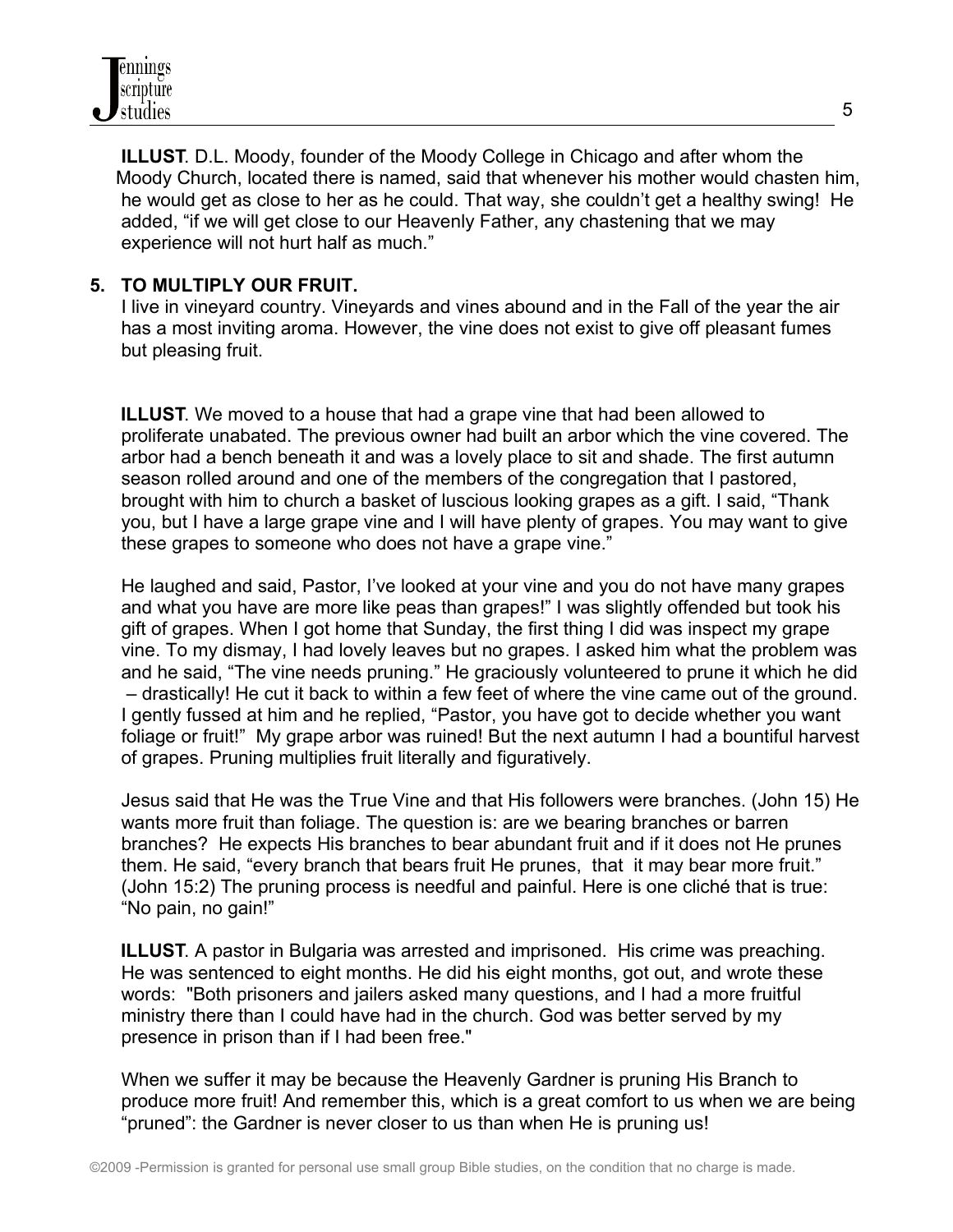

## **6. TO AMPLIFY GOD'S GRACE**.

 In Acts 4:33 we read that "great grace was upon them all." Grace is God's favor and God's grace could be seen in the disciples lives. They amplified the grace of God – "great grace" was seen in them. When we amplify a thing we make it appear visibly or audibly larger. We cannot *improve* upon God's grace but we can *prove* God's grace by demon strating in our lives that it is indeed great!

 Let us look at a couple of "displays" in the window of the New Testament. There Is Paul: "And He has said to me, 'My grace is sufficient for you, for power is perfected in weakness.' Most gladly, therefore, I will rather boast about my weaknesses, so that the power of Christ may dwell in me. Therefore I am well content with weaknesses, with insults, with distresses, with persecutions, with difficulties, for Christ's sake; for when I am weak, then I am strong." (II Cor. 12:9-10) What a display of the grace of God!

 Jesus is always our best Model. Here is the admonition from the writer of Hebrews: "Let us fix our eyes on Jesus, the author and perfecter of our faith, who for the joy set before him endured the cross, scorning its shame, and sat down at the right hand of the throne of God. Consider him who endured such opposition from sinful men, so that you will not grow weary and lose heart. In your struggle against sin, you have not yet resisted to the point of shedding your blood." (Hebrews 12:2)

 You and I are "display cases", "showcases" for God's grace. When people walk into our lives do they see displayed there the graces of the "God of all grace"? (I Peter 5:10) What do they see in us when we suffer? Anger? Complaining? A sour attitude? Grumbling? What are we advertising in the "showcase" of our lives when we are going through tough times? Do people see the grace of God and the God of grace sustaining us?

## **ILLUST**. A Christian Medical Doctor, wrote:

 "The greatest sermons that I have ever heard were not preached from pulpits but from sick-beds. The greatest, deepest truths of God's Word have often been revealed not by those who preached as a result of their seminary preparation and education, but by those humble souls who have gone through the seminary of affliction and have learned experientially the deep things of the ways of God.

 The most cheerful people I have met, with few exceptions, have been those who have had the least sunshine and the most pain and suffering in their lives. The most grateful people I have met were not those who traveled a pathway of roses all their lives through, but those who were confined because of circumstances, to their homes, often to their beds, and had learned to depend upon God as only such Christians know how to do.

 Those dear saints of God have refreshed my heart again and again as they preached from sick-bed pulpits. They have been the men and women who have been the most cheerful and the most grateful for the grace of almighty God." (M.R. DeHaan in his book Broken Things)

 **ILLUST.** One time a daughter complained to her father about having to suffer with the effects of a crippling disease. Her father was a chef and he took her to the kitchen to teach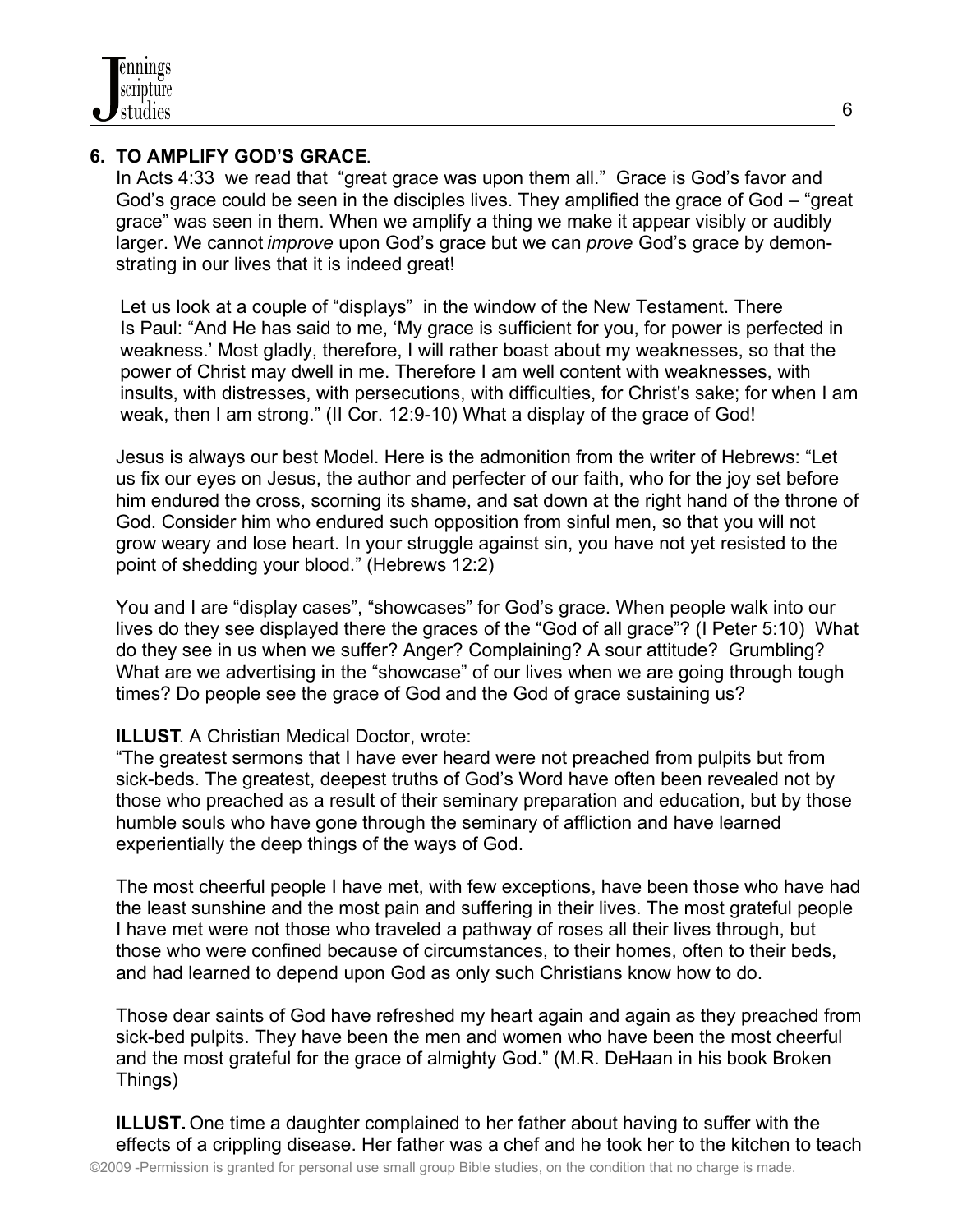her a lesson using visuals. He filled three pots with water and placed each on the stove. He put a tomato in one pot, an egg in the second pot, and coffee beans in the third pot. Then he let them sit and boil, without saying a word to his daughter. The daughter continued to complain about her lot in life. After twenty minutes he turned off the heat. He took the tomato out of the pot and placed it in a bowl. He took the egg out and placed it a bowl. He then spooned the coffee bean out and placed it in a cup. Then he explained: "You can be like the tomato which fell apart in the hot water; or you can be like the egg which only got hard when exposed to the trial of hot water, or you can be like the coffee bean which changed its surroundings – it changed the water to coffee!" He then asked her, "Which one are you like – the tomato, the egg or the coffee bean?"

 Patience in suffering amplifies the grace of God when appropriated and applied. Let us not "receive the grace of God in vain." (II Cor.6:1)

 The final reason I will give, as we conclude this message on "Pain And Salvation" is that we suffer:

## **7. TO IDENTIFY WITH CHRIST.**

 Perhaps the most significant answer to the question "Why do Christians suffer"? is this last one: suffering identifies us with our Savior! The following question is asked in Luke 24:26 "Did not Christ have to suffer?"

God had only One Son and He suffered! Isaiah writes:

 "He is despised and rejected of men; a man of sorrows, and acquainted with grief: and we hid as it were our faces from him; he was despised, and we esteemed him not; Surely he hath borne our griefs, and carried our sorrows: yet we did esteem him stricken, smitten of God, and afflicted. But he was wounded for our transgressions, he was bruised for our iniquities: the chastisement of our peace was upon him; and with his stripes we are healed." (Isa. 53:3-5)

 How do we identify with Christ's sufferings? I Peter 2:21 reads: "Christ suffered for us leaving us an example that we should follow in his steps." Does that mean that I have to suffer literally on a cross? No!

**ILLUST.** I was ministering in Philippine Islands at Easter time one year when a man allowed himself to be crucified – again! He had permitted himself to be nailed to a cross several times before. His friends would nail him to a cross, lift up the cross for photo opportunities and then his friends quickly pulled out the nails and rushed him to the hospital. It was front page news the next day and he was quoted saying, "This may be the last time I do this. It takes me too long to recover." He also said that he went through the ordeal to gain salvation.

 When Peter said, "Christ suffered for us leaving us an example that we should follow in his steps" He did not mean that we should be physically crucified. Why? We have already